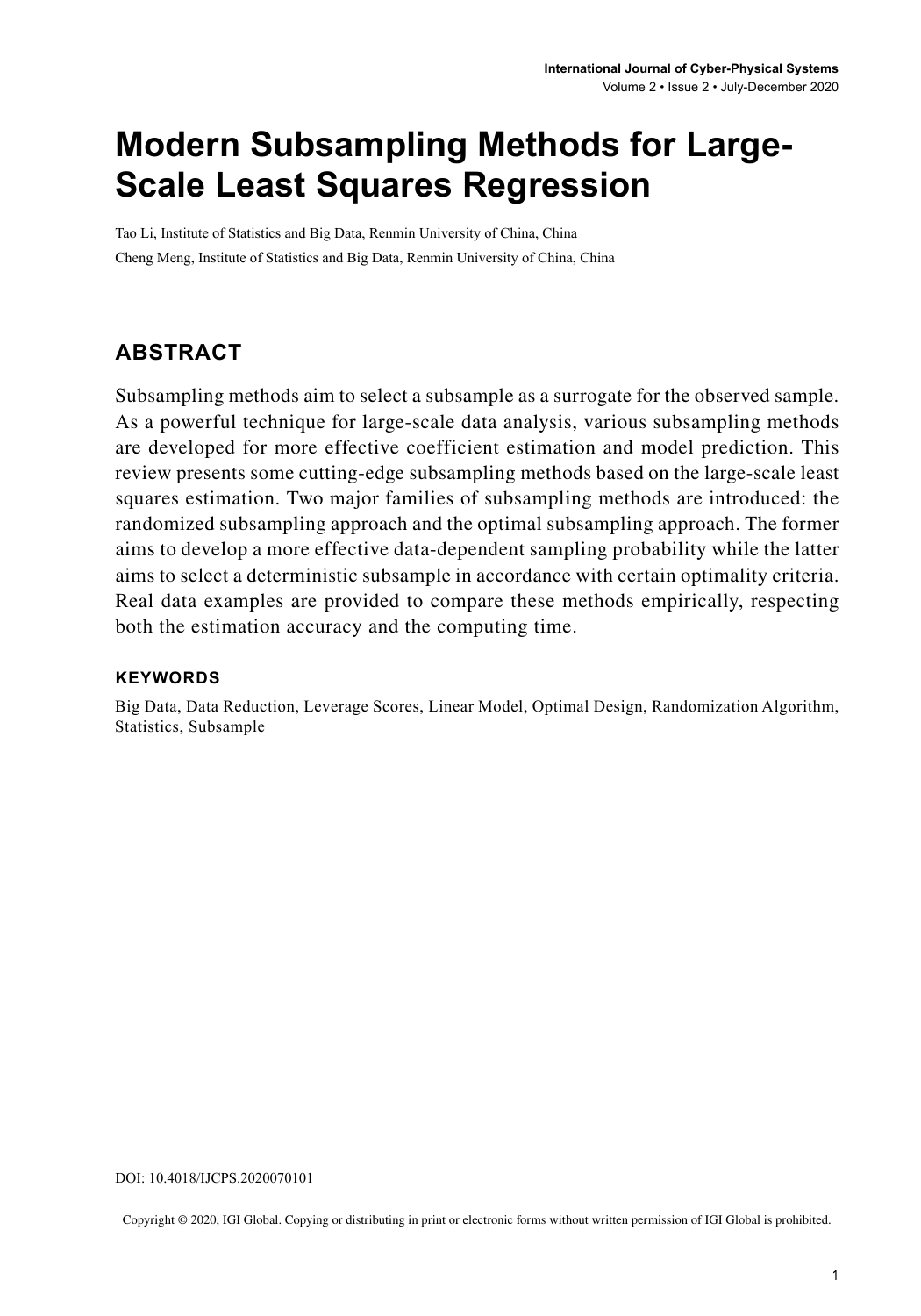## **1. INTRODUCTION**

During recent decades, the rapid development of science and technologies enables researchers to collect data with unprecedented sizes and complexities. In the meanwhile, large-scale datasets are emerging in all fields of science and engineering, from academia to industry. For example, Facebook has over 1.75 billion active users who contribute to nearly 350 million photos which are uploaded to Facebook daily (Omnicoreagency.com, 2020). Consider Twitter, around 6,000 tweets are tweeted on Twitter in a second (David Sayce, 2020). In addition, viewers spent around 15 billion hours (1,712,000 years, which is still rising) on YouTube in a month, and the videos being uploaded to YouTube are at the rate of 72 hours per minute (Omni Media, 2018). These social media platforms are collecting and generating massive datasets with various types, such as text data, image data, and video data. For another example, the European Bioinformatics Institute, one of the world's largest biology-data repositories, stores nearly 160 petabytes of data and back-ups about genes, proteins, and small molecules. Moreover, such huge amount of genomics data almost doubles annually (Cook et al., 2019).

The large-scale datasets emerging from all fields provide researchers with unprecedented opportunities for data-driven decision-making and knowledge discoveries. Nevertheless, traditional statistical and machine learning algorithms may fail to analyze these data due to considerable computational burden in terms of both time and memory. The task of analyzing large-scale datasets calls for innovative, effective, and efficient methods or algorithms for addressing the new challenges due to the explosion of data.

According to Laney (2001), the big data challenges can be evaluated in three main aspects, including volume, velocity, and variety. Specifically, the volume is the size related to both the dimension and the number of observations, velocity is the interaction speed with the data, and the variety indicates various data structures. In this article, the authors mainly discuss the first scenario with a focus on the case that the number of observations *n* far exceeds the data dimension *p* .

To alleviate the computational burden caused by large *n* , there has been a large number of studies dedicated to developing engineering solutions. These solutions include cloud computing, designing more powerful supercomputers and parallel computing among others. More details of these methods are provided in Section 2.

Despite the effectiveness of engineering solutions, efficient statistical solutions are still in high demand, making big data analysis manageable on general-purpose personal computers. The subsampling method is a powerful technique that can be used to achieve this goal. A subsampling problem can be described as follows: given a *p*-dimensional sample  $\{x_i\}_{i=1}^n$  generated from an unknown probability distribution, the goal is to take a subsample  $\{x_i^*\}_{i=1}^r$ ,  $r \ll n$ , as a surrogate for the original sample. The selected subsample is then processed by down-streaming analysis for coefficient estimation, model prediction and statistical inference.